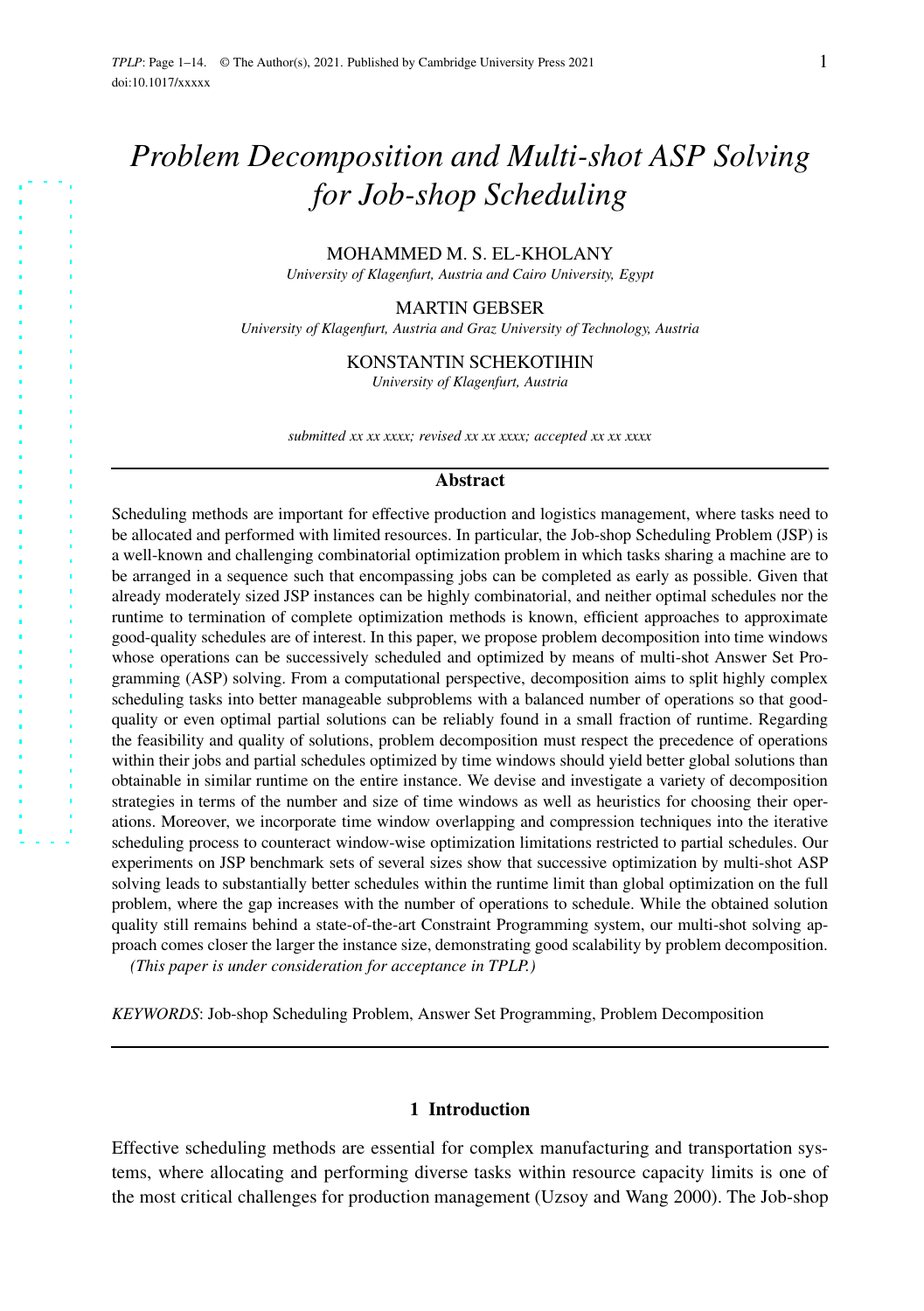Scheduling Problem (JSP) (Baker 1974; Taillard 1993) constitutes a well-known mathematical abstraction of industrial production scheduling in which sequences of operations need to be processed by machines such that a given objective, like the makespan for completing all jobs or their tardiness w.r.t. deadlines, is minimized. Finding optimal JSP solutions, determined by a sequence of operations for each machine, is an NP-hard combinatorial problem (Garey et al. 1976; Lenstra et al. 1977; Liu et al. 2008). Therefore, optimal schedules and termination guarantees can be extremely challenging or even unreachable for complete optimization methods already for moderately sized instances. For example, it took about 20 years to develop a search procedure able to find a (provably) optimal solution for an instance called FT10 with 10 jobs (Adams et al. 1988; Zhang and Wu 2010), each consisting of a sequence of 10 operations to be processed by 10 machines.

In real-world production scheduling, the number of operations to process can easily go into tens of thousands (Da Col and Teppan 2019; Kopp et al. 2020; Kovács et al. 2021), which exceeds exact optimization capacities even of state-of-the-art solvers for Answer Set Programming (ASP), Mixed Integer Programming (MIP), or Constraint Programming (CP) (Daneshamooz et al. 2021; Francescutto et al. 2021; Shi et al. 2021). Hence, more efficient approaches to approximate good-quality schedules instead of striving for optimal solutions have attracted broad research interest. On the one hand, respective methods include greedy and local search techniques such as dispatching rules (Blackstone et al. 1982), shifting bottleneck (Adams et al. 1988) and genetic algorithms (Pezzella et al. 2008). On the other hand, problem decomposition strategies based on a rolling horizon (Singer 2001; Liu et al. 2008) or bottleneck operations (Zhang and Wu 2010; Zhai et al. 2014) have been proposed to partition large-scale instances into better manageable subproblems, where no single strategy strictly dominatesin minimizing the tardiness (Ovacik and Uzsoy 2012).

While decision versions of scheduling problems can be successfully modeled and solved by an extension of ASP with Difference Logic (DL) constraints (Gebser et al. 2016), implemented by *clingo*[DL] on top of the (multi-shot) ASP system *clingo* (Gebser et al. 2019), the optimization capacities of *clingo*[DL] come to their limits on moderately sized yet highly combinatorial JSP instances (El-Kholany and Gebser 2020), for some of which optimal solutions are so far unknown (Shylo and Shams 2018). Successful applications in areas beyond JSP include industrial printing (Balduccini 2011), team-building (Ricca et al. 2012), shift design (Abseher et al. 2016), course timetabling (Banbara et al. 2019), lab resource allocation (Francescutto et al. 2021), and medical treatment planning (Dodaro et al. 2021), pointing out the general attractiveness of ASP for modeling and solving scheduling problems.

In this paper, we significantly extend our preliminary study (El-Kholany and Gebser 2020) on problem decomposition into time windows and successive schedule optimization through multishot ASP modulo DL solving with *clingo*[DL]. The goal of the decomposition is to split highly complex scheduling tasks into balanced portions for which partial schedules of good quality can be reliably found within tight runtime limits. Then, the partial schedules are merged into a global solution of significantly better quality than obtainable in similar runtime with single-shot optimization on the entire problem. In this process, problem decomposition must satisfy two criteria: *(i)* the precedence of operations within their encompassing jobs to guarantee the feasibility of partial schedules, and *(ii)* the ordering by time windows of operations sharing a machine should come close to the sequences of operations in (unknown) optimal schedules. We address computational efficiency as well as solution quality by devising and investigating decomposition strategies regarding the size of time windows and heuristics to choose their operations.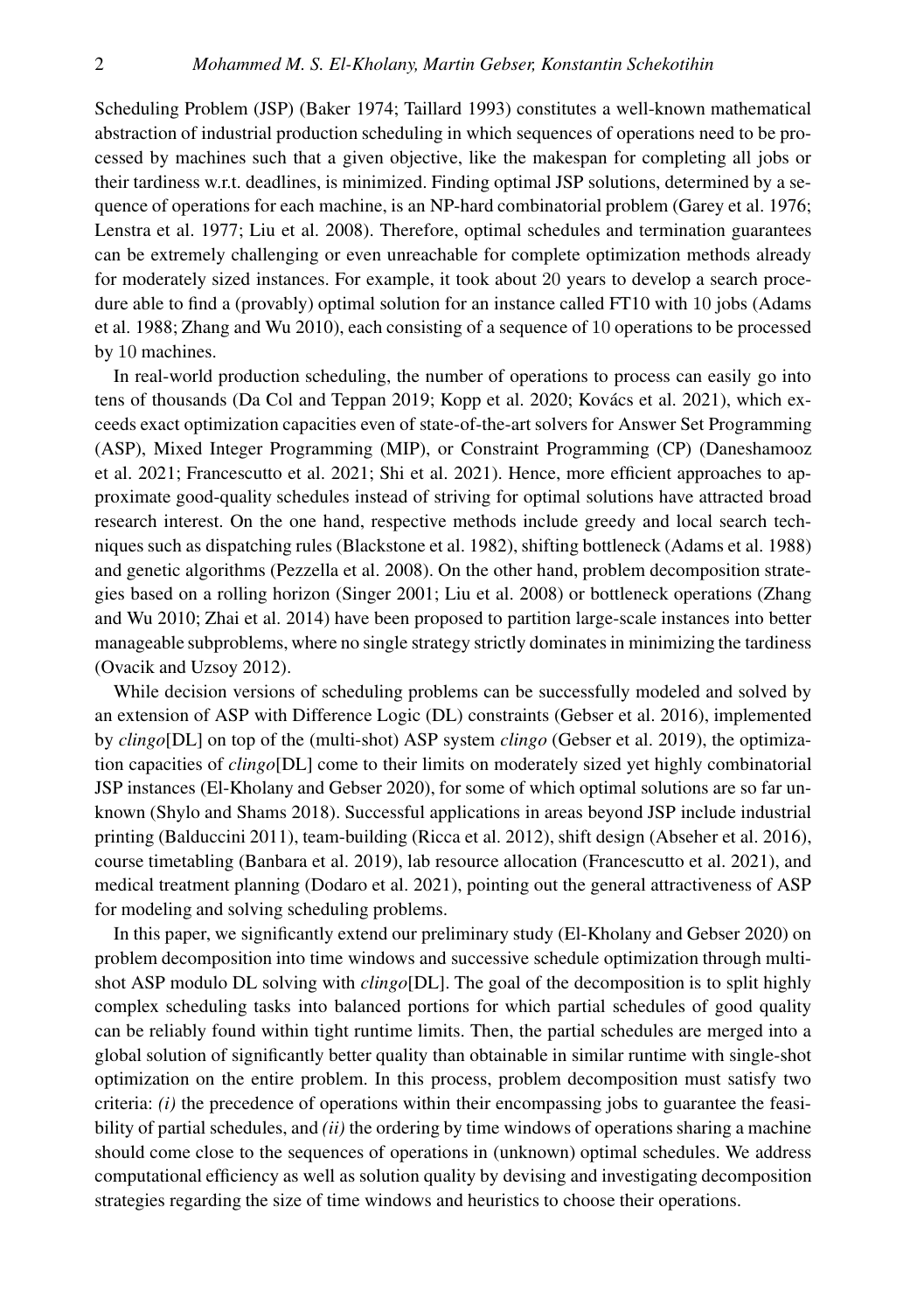The contributions of our work going beyond the study in (El-Kholany and Gebser 2020) are:

- In addition to problem decomposition based on the earliest starting times of operations, we consider the most total work remaining criterion and refinements of both strategies by bottleneck machines. We encode static as well as dynamic decomposition variants, the latter taking partial schedules for operations of previous time windows into account, by stratified ASP programs (without DL constraints).
- Since a decomposition into time windows may be incompatible with the optimal sequences of operations sharing a machine, we incorporate overlapping time windows into the iterative scheduling process to offer a chance for revising "decomposition mistakes". Moreover, the makespan objective, which we apply to optimize (partial) schedules, tolerates unnecessary idle times of machines as long as they do not yield a greater scheduling horizon. Therefore, we devise a stratified ASP encoding to postprocess and compress partial schedules by reassigning operations to earlier idle slots available on their machines.
- We experimentally evaluate decomposition strategies varying the number of operations per time window, as well as multi-shot ASP, solving augmented with overlapping and compression techniques on JSP benchmark sets of several sizes. In particular, our experiments demonstrate that successive optimization by multi-shot ASP solving leads to substantially better schedules within tight runtime limits than global optimization on the full problem, where the gap increases with the number of operations to schedule. While the state-ofthe-art CP system OR-tools (Perron and Furnon 2019) is still ahead regarding the solution quality, our multi-shot solving approach comes the closer the larger the instance size gets.

The paper is organized as follows: Section 2 briefly introduces ASP along with the relevant extensions of multi-shot solving and DL constraints. In Section 3, we present our successive optimization approach and detail the ASP programs encoding problem decomposition or iterative scheduling by time windows, respectively. Section 4 provides experimental results on JSP benchmark sets, assessing different decomposition strategies as well as the impact of overlapping and compression techniques. Conclusions and future work are discussed in Section 5.

## 2 Preliminaries

*Answer Set Programming (ASP)* (Lifschitz 2019) is a knowledge representation and reasoning paradigm geared for the effective modeling and solving of combinatorial (optimization) problems. A (first-order) ASP program consists of *rules* of the form  $h : -b_1, \ldots, b_n$ , in which the head h is an atom  $p(t_1,...,t_m)$  or a choice  $\{p(t_1,...,t_m)\}\$  and each body literal  $b_i$  is an atom  $p(t_1,\ldots,t_m)$ , possibly preceded by the default negation connective not and/or followed by a condition :  $c_1, \ldots, c_l$ , a built-in comparison  $t_1 \circ t_2$  with  $\circ \in \{ \leq, = \}$ , or an aggregate  $t_0 = \text{\texttt{#count}}{t_1,\ldots,t_m : c_1,\ldots,c_l}$ . Each  $t_j$  denotes a term, i.e., a constant, variable, tuple, or arithmetic expression, and each element  $c_k$  of a condition is an atom that may be preceded by not or a built-in comparison. Roughly speaking, an ASP program is a shorthand for its ground instantiation, obtainable by substituting variables with all of the available constants and evaluating arithmetic expressions, and the semantics is given by *answer sets*, i.e., sets of (true) ground atoms such that all rules of the ground instantiation are satisfied and allow for deriving each of the ground atoms in the head of some rule whose body is satisfied. The syntax of the considered ASP programs is a fragment of the modeling languages described in (Calimeri et al.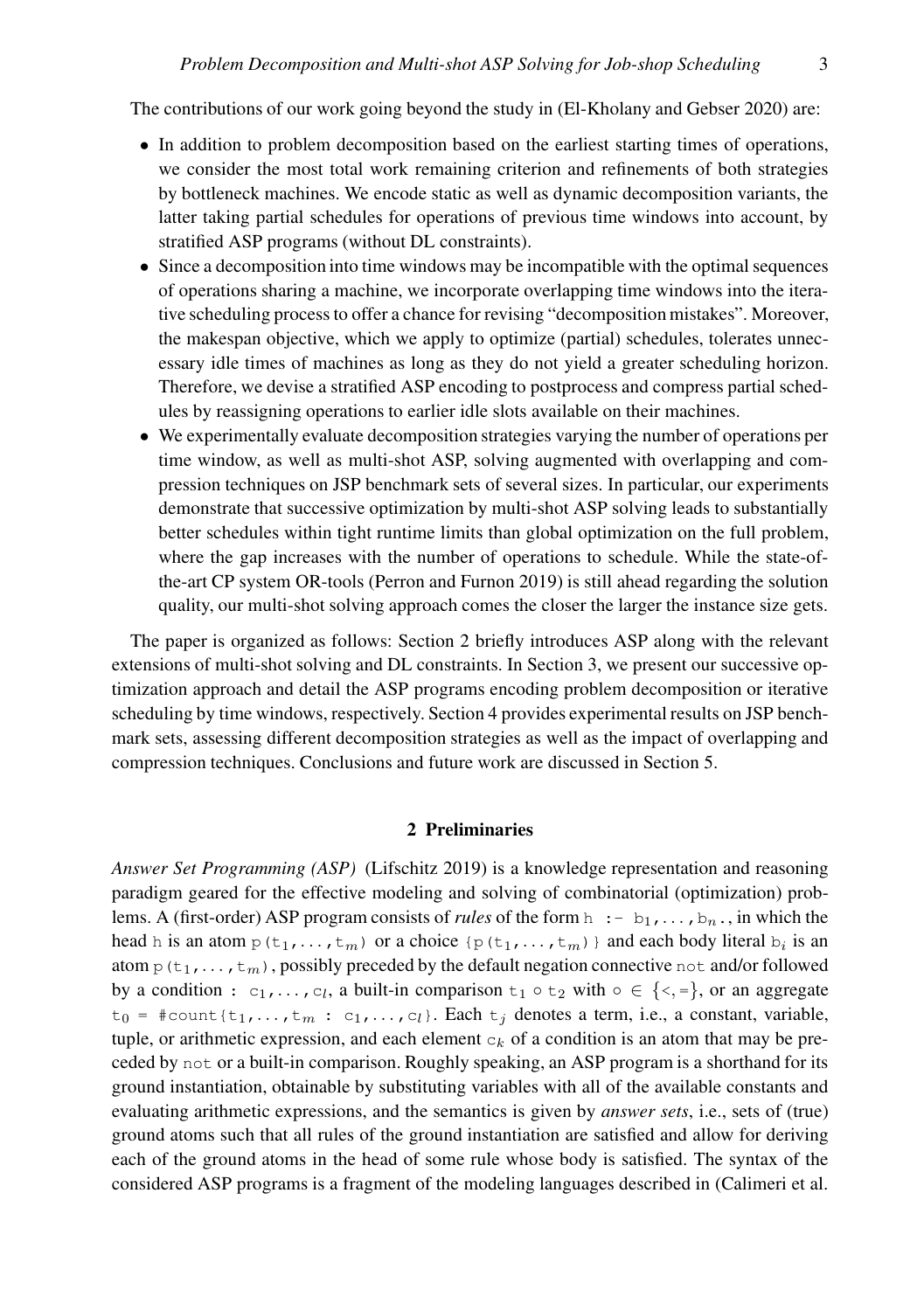2020; Gebser et al. 2015), the ground instantiation process is detailed in (Kaminski and Schaub 2021), and the answer set semantics is further elaborated in (Gebser et al. 2015; Lifschitz 2019).

*Multi-shot ASP solving* (Gebser et al. 2019) allows for iterative reasoning processes by controlling and interleaving the grounding and search phases of a stateful ASP system. For referring to a collection of rules to instantiate, the input language of *clingo* supports #program name(c). directives, where name denotes a *subprogram* comprising the rules below such a directive and the parameter c is a placeholder for some value, e.g., the current time step in case of a planning problem, supplied upon instantiating the subprogram. Moreover,  $#$ external h:  $b_1$ ,..., $b_n$ . statements are formed similar to rules yet declare an atom h as *external* when the body is satisfied: such an external atom can be freely set to true or false by means of the Python interface of *clingo*, so that rules including it in the body can be selectively (de)activated to direct the search.

*ASP modulo DL* integrates DL constraints (Cotton and Maler 2006), i.e., expressions written as  $\delta$ diff $\{t_1 - t_2\}$   $\leq$   $t_3$ , in the head of rules. With the exception of the constant 0, which denotes the number zero, the terms  $t_1$  and  $t_2$  represent DL variables that can be assigned any integer value. However, the difference  $t_1 - t_2$  must not exceed the integer constant  $t_3$  if the body of a rule with the DL constraint in the head is satisfied. That is, the DL constraints asserted by rules whose body is satisfied restrict the feasible values for DL variables, and the *clingo*[DL] system extends *clingo* by checking the consistency of DL constraints imposed by an answer set. If these DL constraints are satisfiable, a canonical assignment of smallest feasible integer values to DL variables can be determined in polynomial time and is output together with the answer set.

# 3 Multi-shot JSP Solving

This section describes our successive optimization approach to JSP solving by means of multishot ASP with *clingo*[DL]. We start with specifying the fact format for JSP instances, then detail problem decomposition based on earliest starting times of operations, present our ASP encoding with DL constraints for optimizing the makespan of partial schedules, and finally outline the iterative scheduling process along with the incorporation of time window overlapping and compression techniques.

# *3.1 Problem Instance*

Each job in a JSP instance is a sequence of operations with associated machines and processing times. Corresponding facts for an example instance with three jobs and three machines are displayed in Listing 1. An atom of the form operation  $(j, s, m, p)$  denotes that the step s of job j needs to be processed by machine m for p time units. For example, the second operation of job 3 has a processing time of 3 time units on machine 1, as specified by the fact operation  $(3, 2, 1)$ 1,3). The operation cannot be performed before the first operation of job 3 is completed, and

```
operation(1,1,1,3). operation(1,2,2,3). operation(1,3,3,1).
operation(2,1,2,4). operation(2,2,1,6). operation(2,3,3,2).
operation(3,1,3,9). operation(3,2,1,3). operation(3,3,2,8).
```
Listing 1: Example JSP instance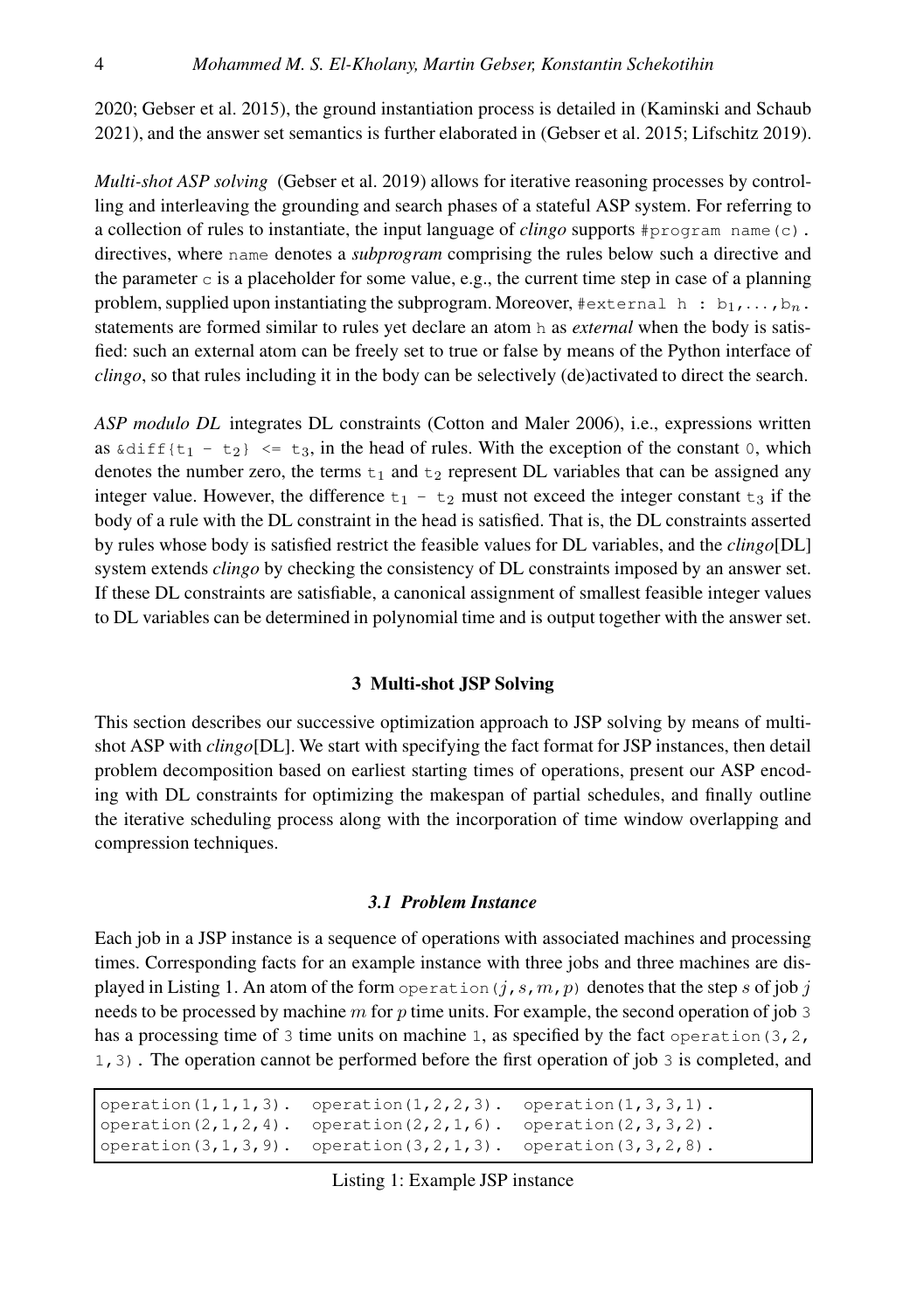

its execution must not intersect with the first operation of job 1 or the second operation of job 2, which need to be processed by machine 1 as well. That is, a schedule for the example instance must determine a sequence in which to process the three mentioned operations on machine 1, and likewise for operations sharing machine 2 or 3, respectively.

Figure 1 depicts a schedule with the optimal makespan, i.e., the latest completion time of any job/operation, for the JSP instance from Listing 1. The J-S pairs in horizontal bars indicated for the machines 1, 2, and 3 identify operations by their job  $J$  and step number S. For each machine, observe that the bars for operations it processes do not intersect, so that the operations are performed in sequential order. Moreover, operations belonging to the same job are scheduled one after another. For example, the second operation of job 3 is only started after the completion of the predecessor operation at time 9, regardless of the availability of its machine 1 from time 3 on. As the precedence of operations within their jobs must be respected and the sum of processing times for operations of job 3 matches the makespan 20, it is impossible to reduce the scheduling horizon any further, which in turn means that the schedule shown in Figure 1 is optimal.

# *3.2 Problem Decomposition*

Since JSP instances are highly combinatorial and the ground representation size can also become problematic for large real-world scheduling problems, achieving scalability of complete optimization methods necessitates problem decomposition. In order to enable a successive extension of good-quality partial schedules to a global solution, we consider strategies for partitioning the operations of JSP instances into balanced time windows, each comprising an equal number of operations such that their precedence within jobs is respected. In the following, we first detail problem decomposition based on the earliest starting times of operations, and then outline further strategies that can be encoded by stratified ASP programs as well.

Our encoding for *Job-based Earliest Starting Time (J-EST)* decomposition in Listing 2 takes a JSP instance specified by facts over operation/4 as input. In addition, a constant n, set to the default value 2 in line 1, determines the number of time windows into which the given

```
1 #const n = 2.
2 \mid \text{width}(\text{N} + \text{n} - 1) / \text{n} := \text{N} = \text{\#count} \{ J, S : \text{operation} (J, S, M, P) \}.4 \text{ est } (J, 1, P, 0) : - operation (J, 1, M, P).
5 est(J,S,P,P' + T) :- operation(J,S,M,P), est(J,S - 1,P',T).
7 index(J, S, N) :- est(J, S, P, T),
8 N = #count{J',S' : est(J',S',P',T'), (T',P',J') < (T,P,J)}.10 window(J,S,(N + W) / W) :- index(J,S,N), width(W).
```
# Listing 2: J-EST decomposition encoding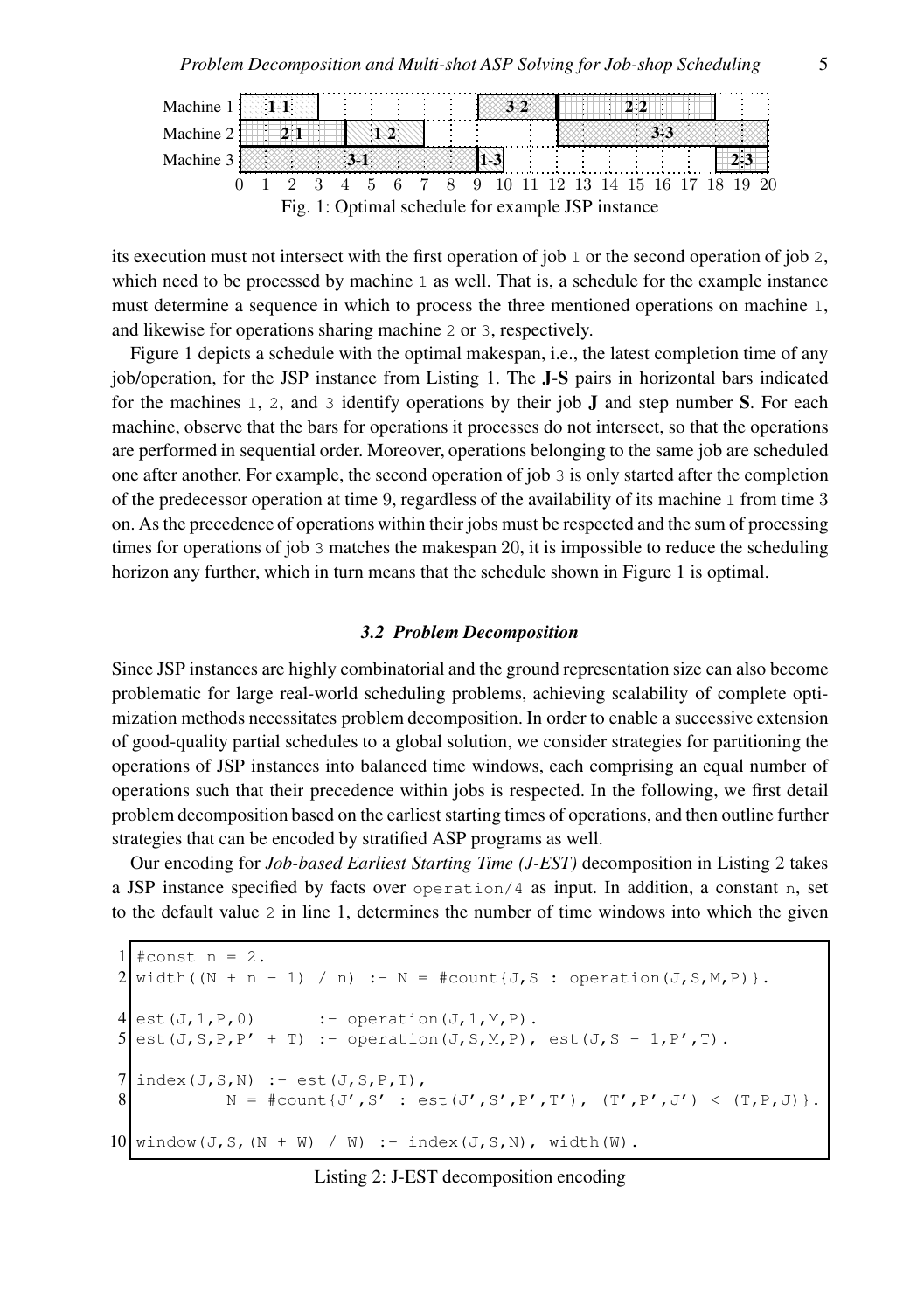operations shall be split. As we aim at time windows of (roughly) similar size, the target number of operations per time window is in line 2 calculated by  $\lceil N/n \rceil$ , where N is the total number of operations. For example, we obtain  $width(5)$  for partitioning the nine operations of the JSP instance in Listing 1 into two time windows.

The rules in lines 4 and 5 encode the J-EST calculation per operation of a job, given by the sum of processing times for predecessor operations belonging to the same job. This yields, e.g., est  $(3,1,9,0)$ , est  $(3,2,3,9)$ , and est  $(3,3,8,12)$  for the three operations of job 3 in our example instance, where the third argument of an atom over  $\epsilon$ st / 4 provides the processing time and the fourth the earliest starting time of an operation. Note that the obtained earliest starting times match the first feasible time points for scheduling operations and do thus constitute an optimistic estimation of when to process the operations.

With the earliest starting times of operations at hand, the rule in lines 7-8 determines a *total order* of operations in terms of consecutive indexes ranging from 0. That is, each operation is mapped to the number of operations with (i) a smaller earliest starting time, (ii) the same earliest starting time and shorter processing time, or (iii) a smaller job identifier as a tie-breaker in case of similar earliest starting and processing times. For the example JSP instance in Listing 1, we obtain the indexes 0 to 2 for the first operations of the three jobs, the indexes 3 and 4 for the second operation of job 1 or 2, respectively, in view of their earliest starting times 3 and 4, and indexes from 5 to 8 for the remaining operations. A relevant condition that is guaranteed by such a total order is that indexes increase according to the precedence of operations within their jobs, given that the earliest starting times grow along the sequence of operations in a job.

The last rule in line 10 inspects the total order of operations to partition them into time windows of the size W determined by width  $(W)$ , where only the last time window may possibly include fewer operations in case the split is uneven. As the ASP program encoding problem decomposition is stratified, its ground instantiation can be simplified to (derived) facts, as shown in Listing 3 for our example instance. Time window numbers from 1 to  $n = 2$  are given by the third argument of atoms over window/3, so that the second operation of job 3 and the third operation of each job form the time window 2, while time window 1 consists of the five other operations.

In addition to J-EST decomposition, we have devised a similar ASP program for *Job-based Most Total Work Remaining (J-MTWR)* decomposition, where the total order of operations is decreasing by the sum of processing times for an operation and its successors in a job. For example, we obtain the J-MTWR values 7, 12, and 20 for the first operation of job 1, 2, or 3, respectively, for the JSP instance in Listing 1, matching the time for executing all three operations of each job. Hence, the first operation of job 3 is considered as the most important and is associated with the index 0. The other operations follow the total order taken for partitioning into time windows. As J-MTWR values are decreasing along the sequence of operations in a job, the obtained time windows also respect the precedence of operations.

Beyond partitioning operations in a purely Job-based fashion, we have encoded *Machinebased* decompositions *M-EST* and *M-MTRW* in which an operation from a bottleneck machine with the greatest sum of processing times for yet unordered operations is considered next. For our

```
window(1,1,1). window(2,1,1). window(3,1,1).
window(1, 2, 1). window(2, 2, 1). window(3, 2, 2).
window(1,3,2). window(2,3,2). window(3,3,2).
```
Listing 3: Example time windows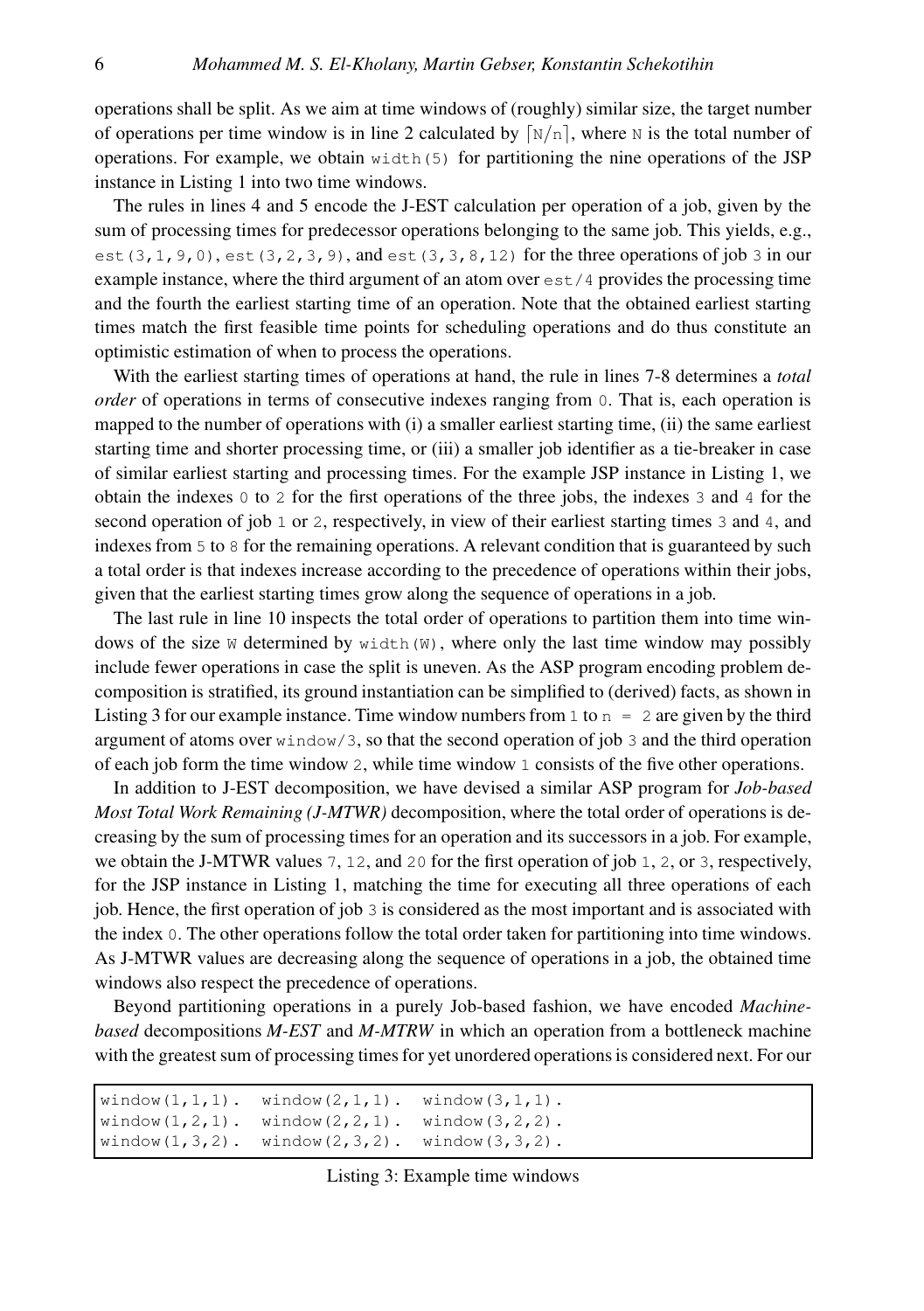example instance, the sum of processing times for operations is 12, 15, or again 12, respectively, for the machines 1, 2, and 3. Hence, the operation to be inserted into the total order first is picked from machine 2, where the smallest M-EST or greatest M-MTWR value is used for choosing a particular job/operation. Unlike Job-based decompositions, this may lead to the choice of an operation such that predecessor operations processed by other machines are yet unordered. In this case, they are inserted into the total order directly before the operation from a bottleneck machine, and all machine loads are reduced by processing times before determining the next machine to consider.

Moreover, we have devised *dynamic versions* of the Job- and Machine-based decomposition strategies in which partial schedules are taken into account, and already scheduled operations from previous time windows may change the EST and MTWR values used to order the yet unscheduled operations. However, the principle of applying a stratified ASP program to determine operations for the time window to schedule next is similar for all decomposition strategies, and we experimentally evaluate them in Section 4.

# *3.3 Problem Encoding*

Given a JSP instance as in Listing 1 along with facts like those in Listing 3 providing a decomposition into time windows, the idea of successive schedule optimization is to consider time windows one after the other and gradually extend a partial schedule that fixes the operations of previous time windows. In this process, we adopt the makespan as optimization objective for scheduling the operations of each time window, thus applying the rule of thumb that small scheduling horizons for partial schedules are likely to lead towards a global solution with short makespan. While we use DL variables to compactly represent the starting times of operations to schedule, we assume that a partial schedule for the operations of previous time windows is reified in terms of additional input facts of the form start( $(j, s)$ ,  $t, w$ )., where t is the starting time scheduled for the step s of job j at the previous time window indicated by  $w$ .

The step  $(w)$  subprogram until line 27 in Listing 4 constitutes the central part of our multishot ASP modulo DL encoding, whose parameter  $w$  stands for consecutive integers from 1 identifying time windows to schedule. Auxiliary atoms of the form use  $(m, w', w)$ , supplied by the rules in lines 3 and 4, indicate the latest time window  $1 \leq w' \leq w$  including some operation that needs to be processed by machine  $m$ . The next rule in lines 6-10 identifies pairs  $(j_1, s_1)$  and  $(j_2, s_2)$  of operations sharing the same machine m, where  $(j_2, s_2)$  belongs to the time window w and  $(j_1, s_1)$  is either (i) contained in the latest time window  $1 \leq w' < w$  indicated by use  $(m, w', w - 1)$  or (ii) also part of the time window w, in which case  $j_1 < j_2$  establishes an asymmetric representation for the pair of operations in derived atoms share( $(j_1, s_1)$ ,  $(j_2, s_2)$ ,  $p_1, p_2, x, w$ ). If the flag  $x = 1$  signals that  $(j_1, s_1)$  belongs to a previous time window w', the rule in line 12 derives the atom order ((j<sub>1</sub>, s<sub>1</sub>), (j<sub>2</sub>, s<sub>2</sub>),  $p_1$ , w) to express that  $(j_1, s_1)$  needs to be completed before performing  $(j_2, s_2)$ , i.e., the execution order must comply with the decomposition into time windows. The rule in lines 13-14 yields a similar atom when  $(j_1, s_1)$  is the predecessor operation  $s_1 = s_2 - 1$  of  $(j_2, s_2)$  in the same job  $j_1 = j_2$ . In contrast to the cases in which  $(j_1, s_1)$  must be processed before  $(j_2, s_2)$ , the choice rule in line 16 allows for performing two operations sharing a machine in the lexicographic order of their jobs if the operations belong to the same time window. In case the atom representing execution in lexicographic order is not chosen, the rule in lines 17-18 derives an atom expressing the inverse, given that the operations must not intersect and some sequence has to be determined.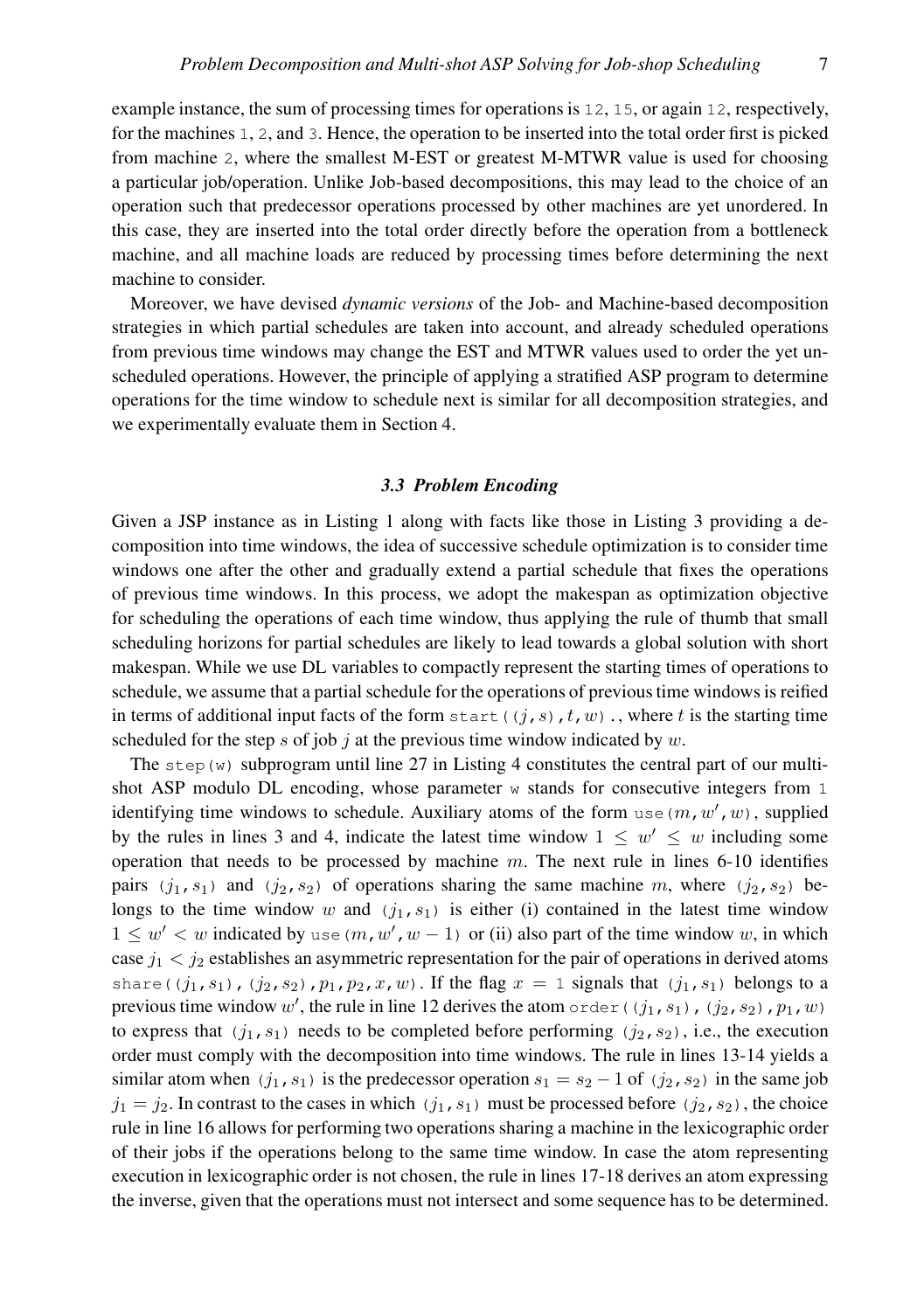```
1 #program step(w).
3 \vert use(M,w,w) :- operation(J,S,M,P), window(J,S,w).
4 \mid use(M,W,w) :- use(M,W,w - 1), not window(J,S,w) : operation(J,S,M,P).
6 \;share((J1,S1),(J2,S2),P1,P2,X,w) :- operation(J1,S1,M,P1),
7 operation(J2, S2, M, P2),
8 window(J1,S1,W),
9 window(J2, S2, w), (W, J1) < (w, J2),
10 \log(M, W, W - X), X = 0...1.12 \text{ order}(01, 02, P1, w) :- share(01,02, P1, P2, 1, w).
13 order((J, S1),(J, S2),P, w) :- operation(J, SI, M, P), window(J, SZ, w),
14 S1 = S2 - 1.
16 {order(O1, O2, P1, w) } : - share(O1, O2, P1, P2, O, w).
17 order(O2,O1,P2,w) :- share(O1,O2,P1,P2,0,w),
18 not order(01,02, P1, w).
20 \times \text{diff} \{0 - 0\} \leq T := \text{start}(0, T, w - 1).21 \times \text{diff} \{0 - 0\} \leq -T : - start (0, T, w - 1).
23 \times \text{diff} \{0 - (J, 1)\} \le 0 \text{ :}- \text{window} (J, 1, w).24 \times \text{diff}{01 - 02} \leq -P :- order(01,02, P,w).
26 \delta diff{(J,S) - makespan} <= -P :- operation(J,S,M,P), window(J,S,w),
27 not window(J, S + 1, w).
29 #program optimize(m).
30 #external horizon(m).
32 \times \text{diff}{makespan - 0} \leq m :- horizon(m).
```
Listing 4: Multi-shot ASP modulo DL encoding

Note that applications of the rules in lines 16-18 for choosing an execution order require that the operations  $(j_1, s_1)$  and  $(j_2, s_2)$  are part of the same time window w and belong to distinct jobs, so that  $(j_1, s_1)$  and  $(j_2, s_2)$  are out of scope of the rules imposing a fixed order in lines 12-14.

While the rules up to line 18 yield atoms of the form  $\text{order}(o_1,o_2,p_1,w)$ , expressing the hard requirement or choice to perform an operation  $o_1$  with processing time  $p_1$  before the operation  $o_2$  belonging to time window w, the remaining rules assert corresponding DL constraints. To begin with, the starting times of operations o from the previous time window  $w - 1$  (if any) are in the lines 20 and 21 fixed by restricting them from above or below, respectively, to the value t in an (optimized) partial schedule for time window  $w - 1$ , as supplied by reified facts start( $o, t, w - 1$ ). In line 23, the lower bound 0 is asserted for the starting time of the first operation of some job, included in the time window  $w$  for which a partial schedule is to be determined next. In addition, constraints reflecting the order of performing operations are imposed in line 24, which concerns operations sharing a machine as well as successor operations within jobs. Since such constraints trace the sequence of operations in a job, they establish the earliest starting time, considered for problem decomposition in Section 3.2, as lower bound for schedul-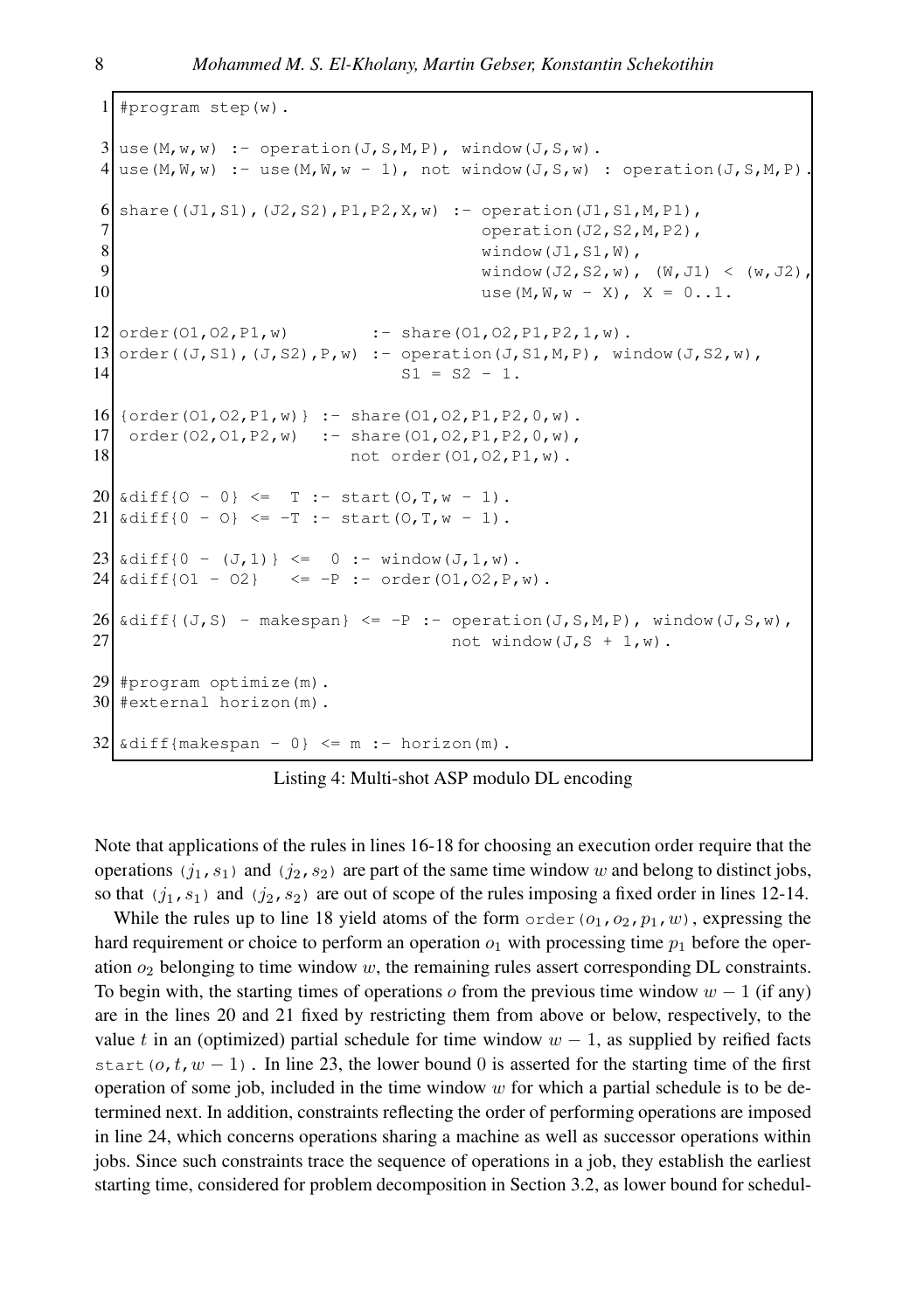Starting with  $H := \emptyset$ , for  $w := 1$  to number *n* of time windows:

- 1. For each  $h \in H$ , set horizon (h) to false
- 2. If  $w = 1$ , then  $P := \{base\};$
- else  $P := \{ \text{start}((j,s),t,w-1) \}. \ |\ \{\text{window}(j,s,w-1), (j,s) = t\} \subseteq X \}$
- 3. Ground  $P \cup \{ \text{step}(w) \}$
- 4. While there is some answer set  $X$  and the time limit per time window is not reached:
	- **a.**  $h := t 1$ , where  $(makespan = t) \in X$
	- **b.** If  $h \notin H$ , then  $H := H \cup \{h\}$  and ground  $\{\text{optimize}(h)\}\$
	- c. Set horizon $(h)$  to true

Fig. 2: Control loop for successive schedule optimization by multi-shot ASP modulo DL solving

ing an operation, and the execution order on the machine processing the operation can increase its starting time further. The last rule of the  $step(w)$  subprogram in lines 26-27 asserts that the value for the DL variable makespan cannot be less than the completion time of any operation of the time window  $w$ . That is, the least feasible makespan value provides the scheduling horizon of a partial schedule for operations of time windows up to  $w$ .

The task of optimizing the horizon of a (partial) schedule means choosing the execution order of operations of the latest time window sharing a machine such that the value for the makespan variable is minimized. In single-shot ASP modulo DL solving with *clingo*[DL], the minimization can be accomplished via the command-line option --minimize-variable=makespan. This option, however, is implemented by means of a fixed control loop that cannot be combined with (other) multi-shot solving methods. For the successive optimization by time windows, where the scheduling horizon gradually increases, we thus require a dedicated treatment of DL constraints limiting the value for makespan. To this end, the optimize  $(m)$  subprogram below line 29 declares an external atom horizon (m) for controlling whether a DL constraint asserted in line 32 is active and limits the makespan value to an integer supplied for the parameter m.

# *3.4 Iterative Scheduling*

The main steps of our control loop for successive schedule optimization by multi-shot ASP modulo DL solving, implemented by means of the Python interface of *clingo*[DL], are displayed in Figure 2 and further detailed in the following. When launching the optimization process for a new time window, any instance of the horizon  $(m)$  atom introduced before is set to false in step 1 for making sure that some (partial) schedule  $X$  is feasible. No such atoms have been introduced yet for the first time window  $w = 1$ , where the static (default) subprogram called base, supplying a JSP instance along with its decomposition in terms of facts over  $\text{window}/3$ , and the step(1) subprogram for operations of the first time window are instantiated in steps 2 and 3. Once some schedule X with a horizon  $h + 1$  is found in step 4a, the step 4b consists of instantiating the subprogram optimize (h) on demand, i.e., in case h has not been passed as a value for m before, and the corresponding horizon  $(h)$  atom is set to true in step 4c for activating the DL constraint reducing the admitted scheduling horizon to  $h$ . The step 4 of successively reducing the horizon  $h$ in order to find better partial schedules stops when the imposed makespan value turns out to be infeasible, meaning that an optimal partial schedule has been found. As already mentioned above, the introduced instances of the external horizon(m) atom are then set to false in step 1, and the successive optimization proceeds by in steps 2 and 3 instantiating the step  $(w + 1)$  subprogram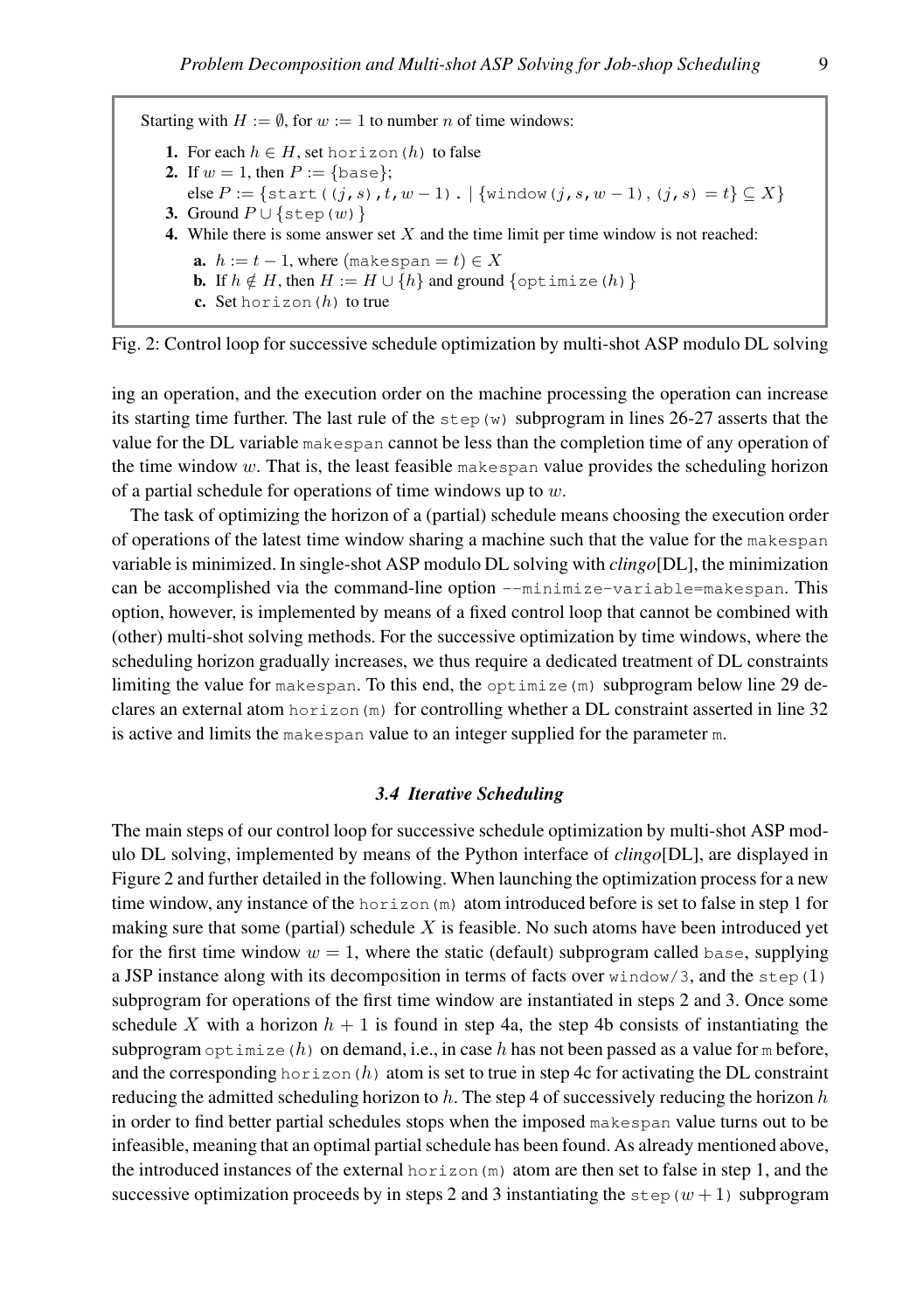

for the next time window  $w + 1$  (if any) and also supplying the determined starting times of operations from time window  $w$  by reified facts. The described control loop for successively extending good-quality partial schedules to a global solution can be configured with a time limit, included as secondary stopping condition in step 4, to restrict the optimization efforts per time window and thus make sure that the iterative scheduling progresses.

For illustrating some phenomena going along with problem decomposition and iterative scheduling, let us inspect the schedule in Figure 3 that can be obtained with the decomposition into windows given in Listing 3. The separation between the two time windows is indicated by bold double lines marking the completion of the latest operation of the first time window on each of the three machines. Notably, the partial schedule for the first time window as well as its extension to the second time window are optimal in terms of makespan. However, the obtained global solution has a makespan of 21 rather than just 20 as for the optimal schedule in Figure 1. The reason is that the second operation of job 3 would need to be scheduled before the second operation of job 2 on machine 1, while the decomposition into time windows dictates the inverse order and necessitates the later completion of job 3. Given the resulting buffer for scheduling operations with comparably short processing times on machine 3, the third operation of job 1 can be performed after the third operation of job 2 without deteriorating the makespan, yet introducing an unnecessary idle time of machine 3 from 9 to 10 that could be avoided by choosing the inverse execution order. Even though this may seem negligible for the example instance at hand, idle slots can potentially propagate when a partial schedule gets extended to later time windows.

In order to counteract limitations of window-wise successive optimization due to "decomposition mistakes" and unnecessary idle times that do not directly affect the makespan to some extent, we have devised two additional techniques that can be incorporated into the iterative scheduling process. The first extension is time window *overlapping*, where a configurable percentage of the operations per time window can still be rescheduled when proceeding to the next time window. To this end, an (optimized) partial schedule is postprocessed and the configured number of operations to overlap are picked in decreasing order of starting times. For example, if one operation from the first time window is supposed overlap for the decomposed schedule in Figure 3, the second operation of job 2 whose starting time 4 is latest may be chosen, which in turn enables its processing after the second operation of job 3 by rescheduling together with operations of the second time window. The addition of overlapping operations to the encoding in Listing 4 requires handling them similar to operations of the time window to schedule, i.e., enabling the choice of an execution order by the rules in lines 16-18 rather than fixing the order by the rule in line 12. As the second extension, we can make use of a stratified ASP program to postprocess an (optimized) partial schedule by inspecting operations of the latest time window in the order of starting times whether idle slots on their machines allow for an earlier execution. The starting times obtained by the *compression* are then taken instead of those calculated in the actual schedule optimization, and, e.g., the starting time 12 of the third operation of job 1 would be turned into 9 to fill the idle slot available on machine 3 when compressing the decomposed schedule displayed in Figure 3.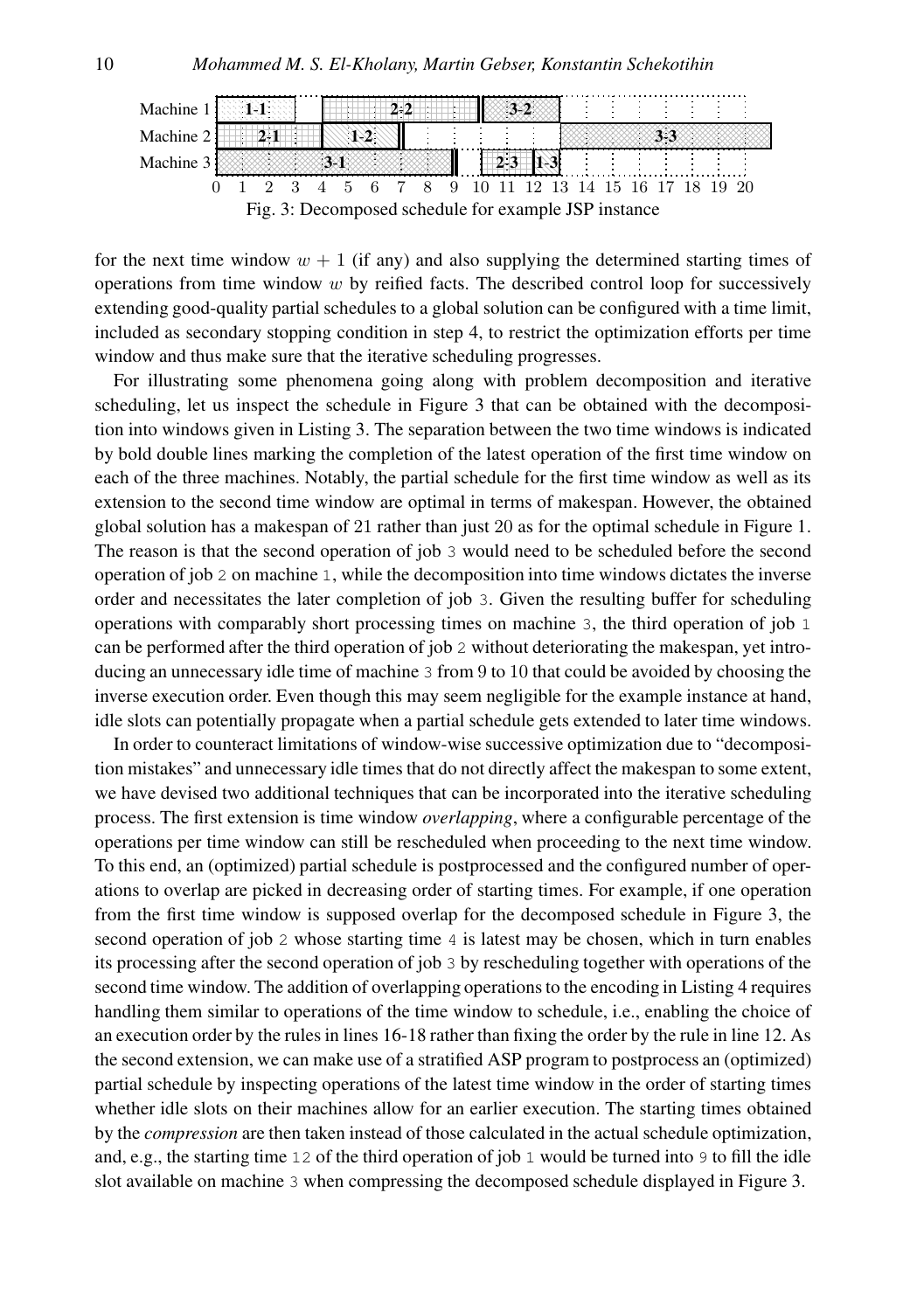#### 4 Experiments

In order to evaluate our multi-shot ASP modulo DL approach to JSP solving, we ran experiments on JSP benchmark sets by Taillard (1993) of several sizes, considering ten instances each with  $50 \times 15$ ,  $50 \times 20$ , or  $100 \times 20$  jobs and machines. These are the largest instances provided by common JSP benchmark sets, so that complete optimization methods do not terminate within tight runtime limits and the amount of operations makes problem decomposition worthwhile. The instances are generated such that each job includes one operation per machine, e.g., 15 operations in case of the  $50\times15$  instances, where the sequence in which the operations of a job are allocated to machines varies. In our experiments, we assess decomposition strategies presented in Section 3.2 with different number and size of time windows as well as the impact of time window overlapping and compression techniques described in Section 3.4. For the comparability of results between runs with a different number of time windows and respective optimization subproblems addressed by multi-shot solving, we divide the total runtime limit of 1000 seconds for *clingo*[DL] (version 1.3.0) by the number of time windows to evenly spend optimization efforts on subproblems. Our experiments have been run on an Intel® Core™ i7-8650U CPU Dell Latitude 5590 machine under Windows  $10<sup>1</sup>$ 

Our first experiments, shown in Table 1, concern instances with  $50 \times 15$ ,  $50 \times 20$ , and  $100 \times 20$ jobs and machines with 750, 1000, or 2000 operations, respectively. These operations were split into time windows with the M-EST decomposition strategy as a baseline because it leads to more robust solution quality than Job-based problem decompositions. For each of the three problem sizes, we report the average makespan over ten instances, where smaller values indicate better schedules, the average runtime of *clingo*[DL], and the average number of interrupted optimization runs on subproblems. Each run was executed with a total timeout of 1000 seconds, where each of n subproblems got at most  $1000/n$  seconds computation time.

For every set of instances, we gradually increase the number of time windows from 1 to 6 and additionally include results for 10 time windows to outline the trend of degrading solution quality when the partition into time windows becomes too fragmented for merging (optimized) partial schedules into proficient global solutions. In fact, the shortest makespans, highlighted in boldface, were obtained with problem decomposition into 3, 4, or 6 time windows, respectively, for the instances of size  $50 \times 15$ ,  $50 \times 20$ , and  $100 \times 20$ . Compared to the results for 1 time window, which represent global optimization on the full problem, we observe substantial makespan improvements, amounting to almost one order of magnitude for the largest instances with  $100 \times 20$  jobs and machines. These advantages are not surprising, considering that the JSP instances are highly combinatorial (Shylo and Shams 2018) and each global optimization run times out with a more or less optimized solution, where a good-quality schedule is the more challenging to find, the greater the number of operations gets. Except for about 12% completed optimization runs in multi-shot solving with 4 time windows on the  $50 \times 20$  instances, the best schedules were obtained with optimization runs timing out on subproblems. Nevertheless, they resulted in good-quality partial schedules that can be merged into better global solutions than achievable with more time windows, which become smaller and easier to solve but also cut off good-quality schedules.

<sup>&</sup>lt;sup>1</sup> The benchmarks and our implementation are available at: https://github.com/prosysscience/ Job-Shop-Scheduling/tree/master/ICLP%20Paper/Implementation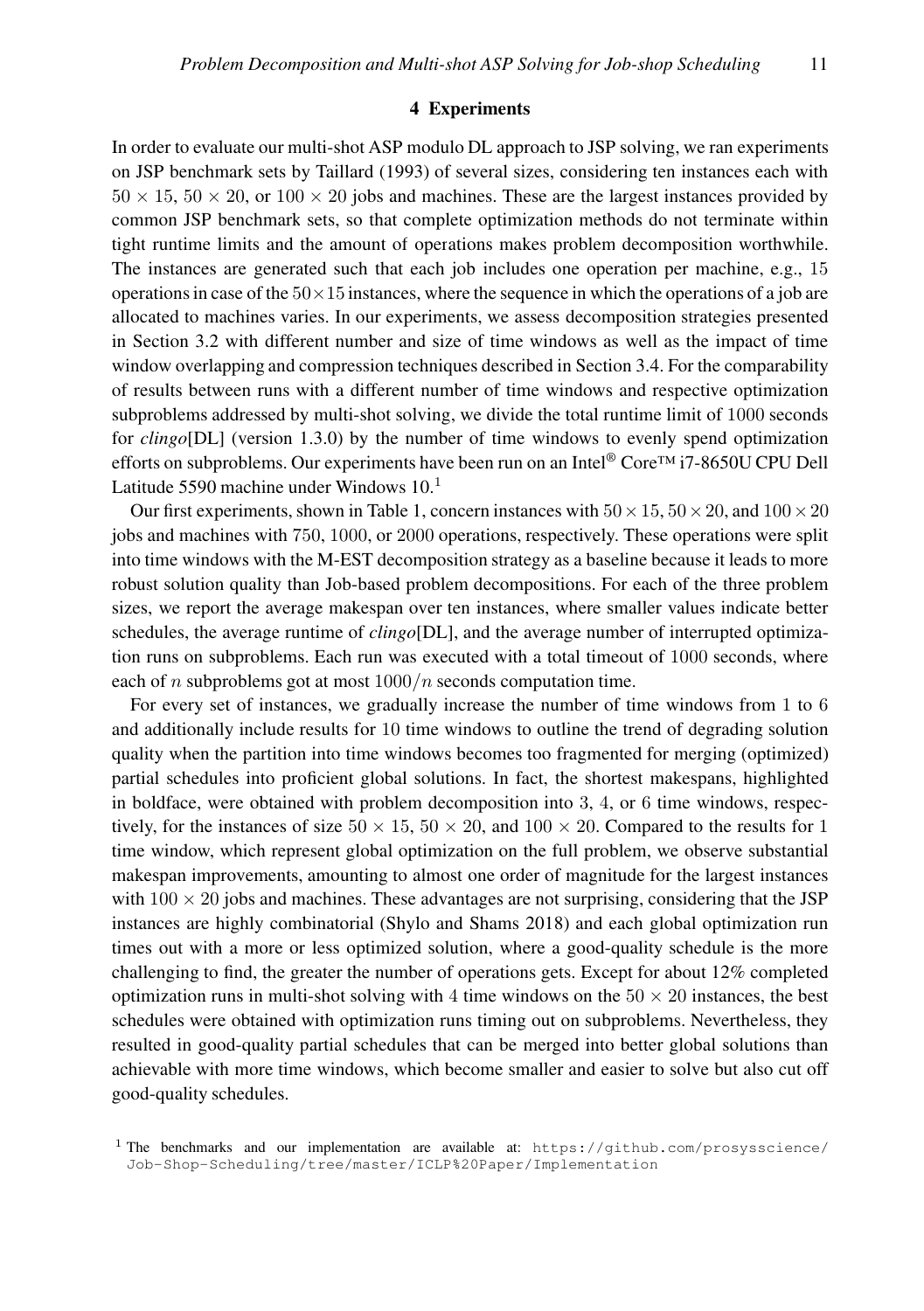| Size            | Average                        | 1                        | 2                        | 3                       | $\overline{4}$          | 5                       | 6                          | 10                     |  |
|-----------------|--------------------------------|--------------------------|--------------------------|-------------------------|-------------------------|-------------------------|----------------------------|------------------------|--|
| $50 \times 15$  | Makespan<br>Time<br>Interrupts | 3542.1<br>1000.0<br>1.0  | 3149.7<br>1000.0<br>2.0  | 3083.8<br>1000.0<br>3.0 | 3110.7<br>934.4<br>3.6  | 3213.6<br>615.5<br>2.7  | 3225.3<br>243.8<br>1.0     | 3524.9<br>18.5<br>0.1  |  |
| $50 \times 20$  | Makespan<br>Time<br>Interrupts | 3879.4<br>1000.0<br>1.0  | 3479.4<br>1000.0<br>2.0  | 3290.5<br>1000.0<br>3.0 | 3260.3<br>944.9<br>3.5  | 3355.5<br>583.4<br>2.5  | 3414.8<br>321.5<br>$1.6\,$ | 3793.1<br>33.3<br>0.1  |  |
| $100 \times 20$ | Makespan<br>Time<br>Interrupts | 46786.1<br>1000.0<br>1.0 | 26210.4<br>1000.0<br>2.0 | 7201.5<br>1000.0<br>3.0 | 6288.7<br>1000.0<br>4.0 | 6106.1<br>1000.0<br>5.0 | 6031.9<br>1000.0<br>6.0    | 6234.0<br>861.8<br>7.9 |  |

Table 1: Experiments varying the number of time windows on JSP benchmark sets of three sizes

In Table 2, we provide a comparison of the Job- and Machine-based EST and MTWR approaches with dynamic versions of M-EST<sup>d</sup> and M-MTWR<sup>d</sup> that determine M-EST and M-MTWR values w.r.t. partial schedules from previous time windows. For each decomposition strategy and JSP instance size, we present results for the number of time windows, which amounts to the next greater integer of the average number of interrupted optimization runs in columns headed by Ints, leading to the shortest average makespan. The considerably increased average makespans in the first two rows clearly indicate that time windows determined with Jobbased decomposition strategies are less adequate than those investigating bottleneck machines in the first place, and then picking their operations based on the smallest EST or greatest MTWR value as a secondary criterion. While Machine-based decomposition turns out to be advantageous, there is no clear gap between the static M-EST and M-MTWR variants as well as their dynamic versions M-EST<sup>d</sup> and M-MTWR<sup>d</sup>, and the same indifference applies to Job-based decomposition strategies whose dynamic counterparts are thus omitted. That is, the heuristic to schedule operations from highly loaded machines as soon as possible works well for decomposing the considered JSP instances, yet further solution quality differences due to minor deviations in the decomposition strategy or optimization performance of *clingo*[DL] are negligible.

Focusing again on the static M-EST decomposition strategy, Table 3 assesses different percentages of overlapping operations from previous time windows as well as the impact of compressing (optimized) partial schedules in a postprocessing phase. The baseline approach as above is in-

| <b>Size</b>           | $50 \times 15$ |        |      | $50 \times 20$ |        |      | $100 \times 20$ |        |      |
|-----------------------|----------------|--------|------|----------------|--------|------|-----------------|--------|------|
| Strategy              | Makespan       | Time   | Ints | Makespan       | Time   | Ints | Makespan        | Time   | Ints |
| <b>J-EST</b>          | 3524.8         | 1000.0 | 2.0  | 3540.8         | 1000.0 | 2.0  | 6964.4          | 1000.0 | 4.0  |
| <b>J-MTWR</b>         | 3456.2         | 1000.0 | 2.0  | 3561.0         | 1000.0 | 2.0  | 7149.6          | 1000.0 | 4.0  |
| M-EST                 | 3083.8         | 1000.0 | 3.0  | 3260.3         | 944.9  | 3.5  | 6031.9          | 1000.0 | 6.0  |
| <b>M-MTWR</b>         | 3060.3         | 1000.0 | 3.0  | 3287.9         | 986.1  | 3.9  | 5948.6          | 1000.0 | 7.0  |
| $M$ -EST <sup>d</sup> | 3098.4         | 1000.0 | 3.0  | 3309.5         | 1000.0 | 4.0  | 6115.1          | 1000.0 | 7.0  |
| $M-MTWR^d$            | 3041.6         | 1000.0 | 3.0  | 3287.0         | 980.4  | 3.9  | 6167.3          | 1000.0 | 5.0  |

Table 2: Experiments comparing Job- and Machine-based problem decomposition strategies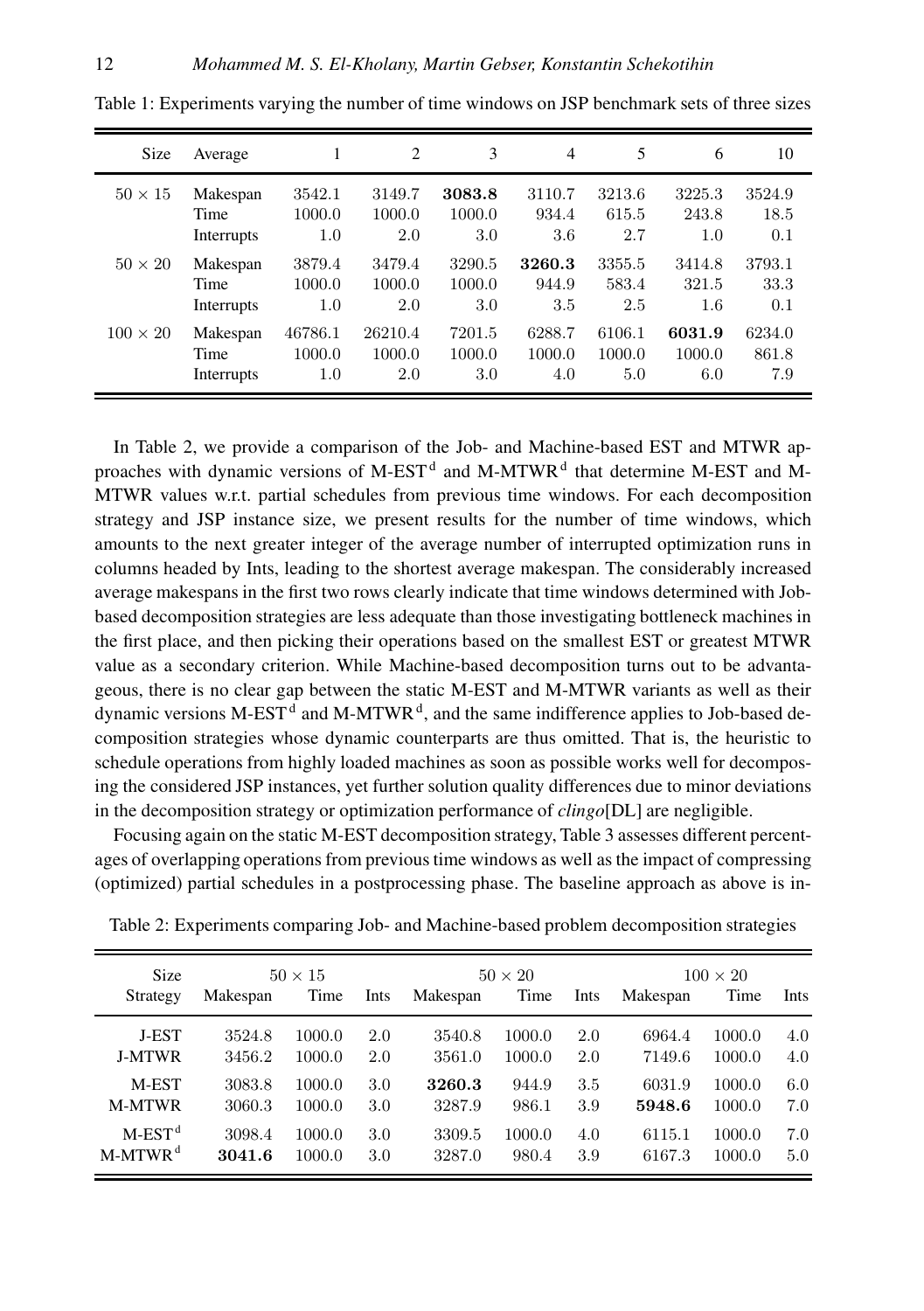| Size    |          | $50 \times 15$ |      | $50 \times 20$ |        |      | $100 \times 20$ |        |      |
|---------|----------|----------------|------|----------------|--------|------|-----------------|--------|------|
| Overlap | Makespan | Time           | Ints | Makespan       | Time   | Ints | Makespan        | Time   | Ints |
| $0\%$   | 3083.8   | 1000.0         | 3.0  | 3260.3         | 944.9  | 3.5  | 6031.9          | 1000.0 | 6.0  |
| 10%     | 3050.0   | 1000.0         | 3.0  | 3194.9         | 1000.0 | 4.0  | 5979.9          | 1000.0 | 6.0  |
| 20%     | 3046.0   | 1000.0         | 3.0  | 3200.6         | 1000.0 | 4.0  | 5954.3          | 1000.0 | 6.0  |
| 30%     | 3051.2   | 1000.0         | 3.0  | 3451.8         | 1000.0 | 4.0  | 6933.3          | 1000.0 | 6.0  |
| $0\%$   | 3010.3   | 907.5          | 3.4  | 3174.5         | 839.6  | 3.0  | 5671.9          | 1000.0 | 7.0  |
| 10%     | 2960.6   | 989.4          | 3.9  | 3154.6         | 956.4  | 3.9  | 5637.5          | 1000.0 | 7.0  |
| 20%     | 2946.9   | 1000.0         | 4.0  | 3120.3         | 1000.0 | 4.0  | 5640.7          | 1000.0 | 7.0  |
| 30%     | 2932.9   | 1000.0         | 4.0  | 3169.0         | 1000.0 | 4.0  | 5722.7          | 1000.0 | 7.0  |

Table 3: Experiments comparing time window overlapping and compression techniques

cluded in the first row with 0% of the operations per time window overlap and without the use of compression. The next three rows exclude compression as well but introduce 10%, 20%, or 30% of overlapping operations that can be rescheduled together with operations of the next time window. In view of the considered number of time windows, picked according to the shortest average makespan achieved with 0% overlap, between 18 and 35 operations constitute an overlap of 10%, so that 30% range up to more than 100 operations. Such non-negligible amounts can make the optimization of subproblems for time windows harder, while the moderate overlaps of 10% or 20% manage to consistently improve the solution quality. Even more significant advantages are obtained by applying compression in the last four rows, where the average makespan gets already shorter with 0% overlap. Further improvements of roughly 2% in solution quality are achieved with 20% overlap, which yield consistently better schedules than the smaller overlap of 10% and avoid deteriorations as observed with 30% overlap on the largest instances with  $100 \times 20$  jobs and machines. In summary, a Machine-based problem decomposition strategy along with postprocessing to compress partial schedules as well as a modest overlap of about 20% of the time window size turn out to be most successful for the JSP benchmark sets under consideration.

For putting our results, obtained with single-shot ASP modulo DL solving (1 time window in Table 1) and the best-performing multi-shot solving approach indicated in the lower half of Table 3, in relation, we also ran the state-of-the-art CP system OR-tools (version 9.2) with a timeout of 1000 seconds, using the JSP encoding provided by Tassel et al. (2021). The respective average makespans and distances to the known optima reported by Taillard (1993) are shown in Table 4. Notably, the optimal schedules from the literature have been determined by greedy or local search techniques, which can in general not compute (provably) optimal solutions, yet the

Table 4: Comparison of single- and multi-shot ASP modulo DL solving approaches to OR-tools

|                 |        | OR-tools |          | Multi-shot |          | Single-shot |          |
|-----------------|--------|----------|----------|------------|----------|-------------|----------|
| <b>Size</b>     | Optima | Makespan | Distance | Makespan   | Distance | Makespan    | Distance |
| $50 \times 15$  | 2773.8 | 2778.8   | 5.0      | 2932.9     | 159.1    | 3542.1      | 768.3    |
| $50 \times 20$  | 2843.9 | 2914.3   | 70.4     | 3120.3     | 276.4    | 3879.4      | 1035.5   |
| $100 \times 20$ | 5365.7 | 5559.3   | 193.6    | 5637.5     | 271.8    | 46786.1     | 41420.4  |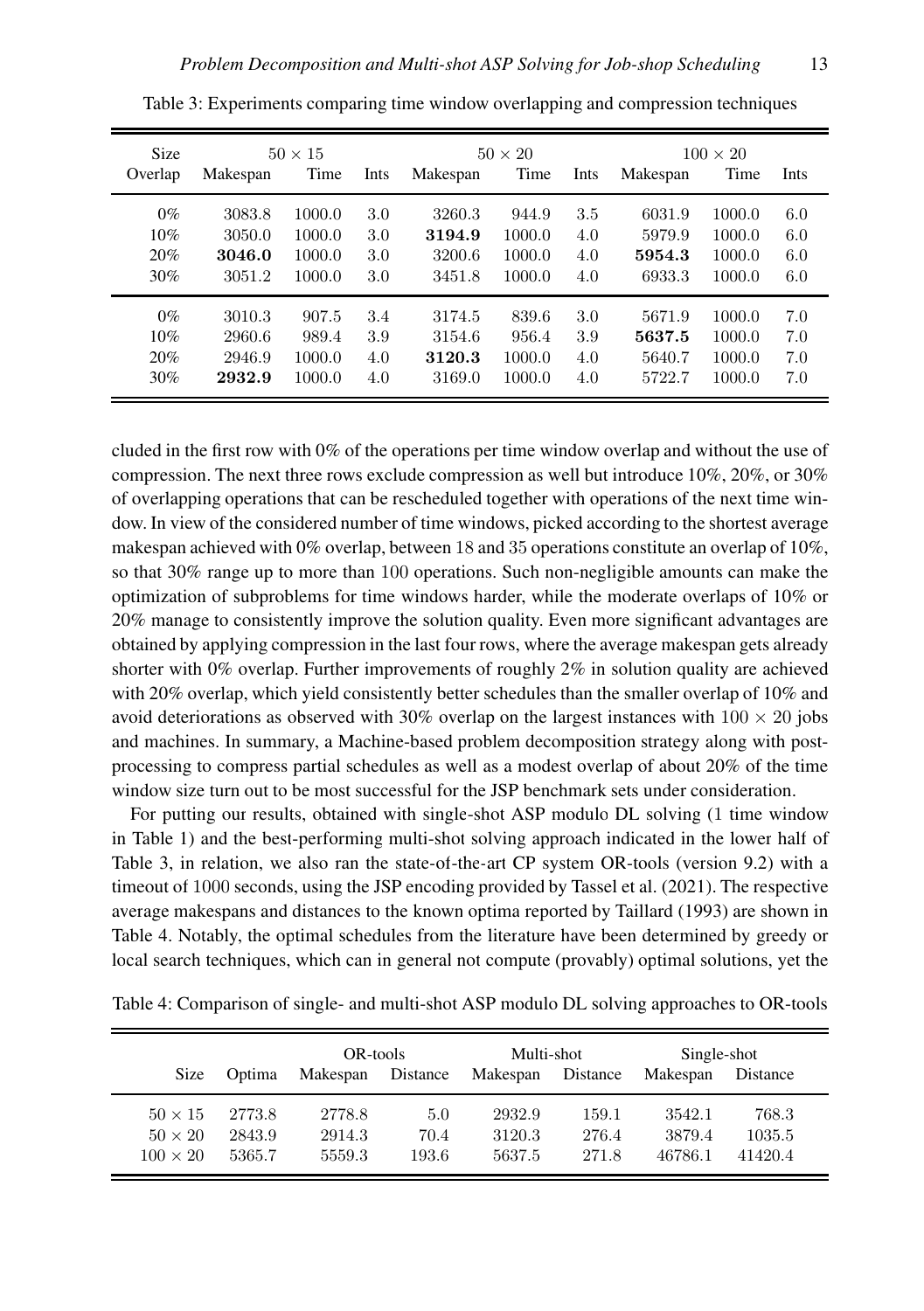optimality of their schedules is guaranteed by theoretical lower bounds that were not supplied as background knowledge to *clingo*[DL] and OR-tools. As a consequence, all runs of the complete OR-tools and *clingo*[DL] solvers are interrupted at the runtime limit and do thus not yield optimality proofs. However, we observe that the schedules of OR-tools are of high quality and come close to the optima for the instances of size  $50 \times 15$ . The larger the instances get, the closer is our decomposition and multi-shot solving approach, while it remains behind OR-tools. On the one hand, this can be due to "decomposition mistakes" of our method, deteriorating the quality of the resulting global solutions. On the other hand, the CP encoding taken for OR-tools features dedicated interval variables and global constraints, which are tailored to scheduling problems and give it an advantage over the use of DL constraints. Nevertheless, the improvements due to problem decomposition and multi-shot solving are apparent relative to the single-shot solving approach, which is significantly behind for each of the three problem sizes.

## 5 Conclusions

Our work develops multi-shot ASP modulo DL methods for JSP solving, based on problem decomposition into balanced time windows that respect the operation precedence within jobs and successive makespan optimization while extending partial schedules to a global solution. We demonstrate that splitting highly complex JSP instances into balanced portions, for which partial schedules of good quality can be reliably found within tight runtime limits, leads to significantly better global solutions than obtainable with single-shot ASP modulo DL optimization in similar runtime. Related works taking advantage of single- (Abels et al. 2021) and multi-shot solving (Francescutto et al. 2021) by *clingo*[DL] to tackle real-world scheduling problems evaluate threshold values on DL variables and perform optimization by means of common #minimize statements of *clingo* rather than minimizing the value of a DL variable like makespan in Listing 4. Applying a similar approach can be advantageous in our future work as it may potentially improve computational efficiency as well as solution quality further and is even a necessity to switch from the makespan as optimization objective to tardiness w.r.t. deadlines, which are crucial in many application areas. While Machine-based decomposition turned out to be helpful for finding better schedules, the strategies presented in Section 3.2 can be regarded as naive heuristics based on straightforward instance properties, and incorporatingmachine-learning approaches (El-Kholany et al. 2022; Tassel et al. 2021) for more adept partitioning is another promising direction for future work. Provided the adjustment of problem decomposition strategies, our multishot solving methods can also be applied to the Flow-shop and Open-shop Scheduling Problems (Taillard 1993). Moreover, we aim to generalize our methods further, e.g., by considering flexible machine allocations and varying processing times, and scale them up to large real-world scheduling problems with an order of magnitude more operations than in synthetic benchmarks.

*Acknowledgments.* This work was partially funded by KWF project 28472, cms electronics GmbH, FunderMax GmbH, Hirsch Armbänder GmbH, incubed IT GmbH, Infineon Technologies Austria AG, Isovolta AG, Kostwein Holding GmbH, and Privatstiftung Kärntner Sparkasse. We thank the anonymous reviewers for their valuable suggestions and comments.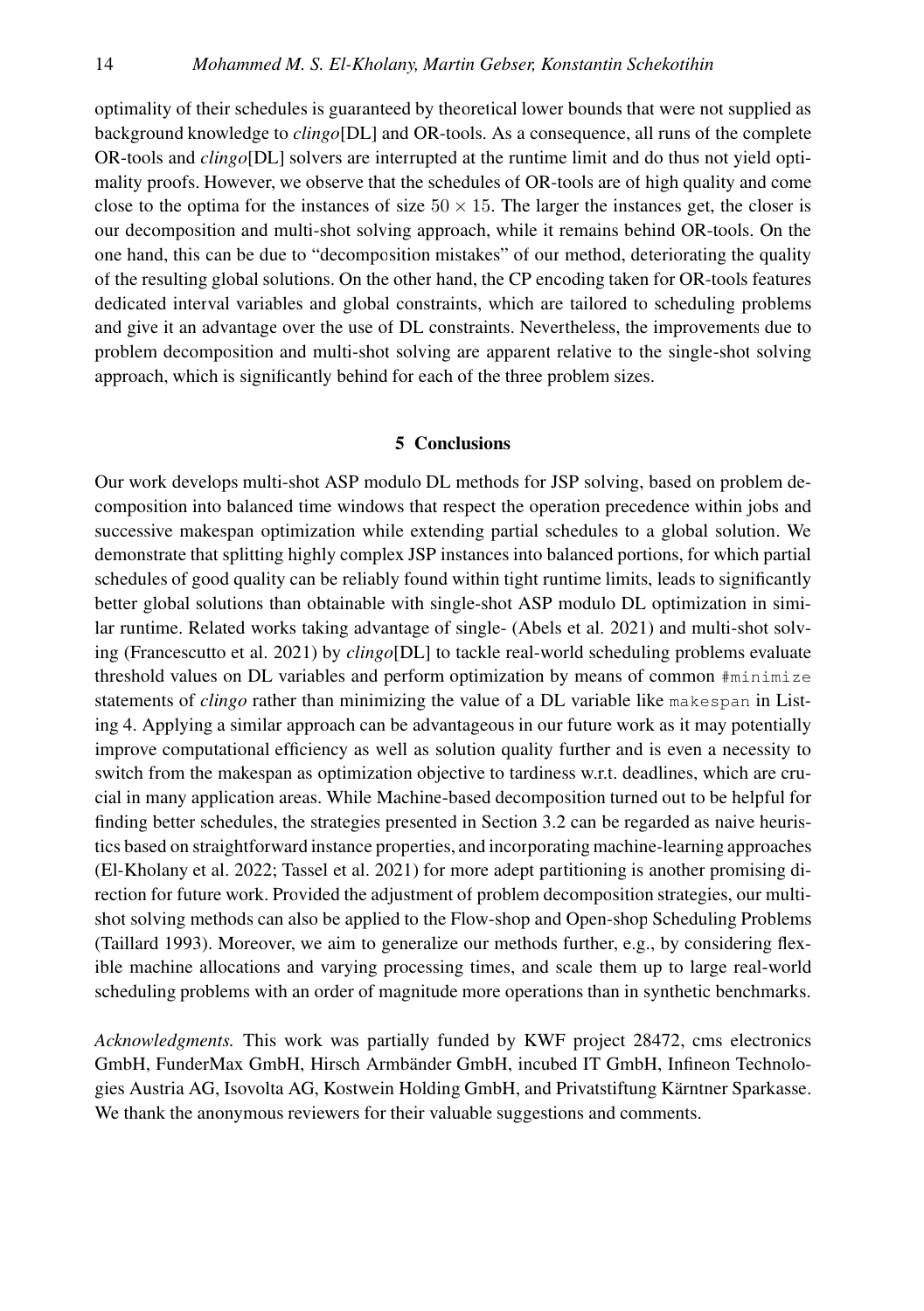#### References

- ABELS, D., JORDI, J., OSTROWSKI, M., SCHAUB, T., TOLETTI, A., AND WANKO, P. 2021. Train scheduling with hybrid ASP. *Theory and Practice of Logic Programming*, *21*, 3, 317–347.
- ABSEHER, M., GEBSER, M., MUSLIU, N., SCHAUB, T., AND WOLTRAN, S. 2016. Shift design with answer set programming. *Fundamenta Informaticae*, *147*, 1, 1–25.
- ADAMS, J., BALAS, E., AND ZAWACK, D. 1988. The shifting bottleneck procedure for job shop scheduling. *Management Science*, *34*, 3, 391–401.
- BAKER, K. 1974. *Introduction to Sequencing and Scheduling*. John Wiley & Sons.
- BALDUCCINI, M. Industrial-size scheduling with ASP+CP. In *LPNMR* 2011, volume 6645 of *LNCS*, pp. 284–296. Springer.
- BANBARA, M., INOUE, K., KAUFMANN, B., OKIMOTO, T., SCHAUB, T., SOH, T., TAMURA, N., AND WANKO, P. 2019. teaspoon: Solving the curriculum-based course timetabling problems with answer set programming. *Annals of Operations Research*, *275*, 1, 3–37.
- BLACKSTONE, J., PHILLIPS, D., AND HOGG, G. 1982. A state-of-the-art survey of dispatching rules for manufacturing job shop operations. *International Journal of Production Research*, *20*, 1, 27–45.
- CALIMERI, F., FABER, W., GEBSER, M., IANNI, G., KAMINSKI, R., KRENNWALLNER, T., LEONE, N., MARATEA, M., RICCA, F., AND SCHAUB, T. 2020. ASP-Core-2 input language format. *Theory and Practice of Logic Programming*, *20*, 2, 294–309.
- COTTON, S. AND MALER, O. Fast and flexible difference constraint propagation for DPLL(T). In *SAT* 2006, volume 4121 of *LNCS*, pp. 170–183. Springer.
- DA COL, G. AND TEPPAN, E. Industrial size job shop scheduling tackled by present day CP solvers. In *CP* 2019, volume 11802 of *LNCS*, pp. 144–160. Springer.
- DANESHAMOOZ, F., FATTAHI, P., AND HOSSEINI, S. 2021. Mathematical modeling and two efficient branch and bound algorithms for job shop scheduling problem followed by an assembly stage. *Kybernetes*, *50*, 12, 3222–3245.
- DODARO, C., GALATÀ, G., GRIONI, A., MARATEA, M., MOCHI, M., AND PORRO, I. 2021. An ASPbased solution to the chemotherapy treatment scheduling problem. *Theory and Practice of Logic Programming*, *21*, 6, 835–851.
- EL-KHOLANY, M. AND GEBSER, M. Job shop scheduling with multi-shot ASP. In *TAASP* 2020. http: //www.kr.tuwien.ac.at/events/taasp20/accepted.html.
- EL-KHOLANY, M., SCHEKOTIHIN, K., AND GEBSER, M. Decomposition-based job-shop scheduling with constrained clustering. In *PADL* 2022, volume 13165 of *LNCS*, pp. 165–180. Springer.
- FRANCESCUTTO, G., SCHEKOTIHIN, K., AND EL-KHOLANY, M. Solving a multi-resource partialordering flexible variant of the job-shop scheduling problem with hybrid ASP. In *JELIA* 2021, volume 12678 of *LNCS*, pp. 313–328. Springer.
- GAREY, M., JOHNSON, D., AND SETHI, R. 1976. The complexity of flowshop and jobshop scheduling. *Mathematics of Operations Research*, *1*, 2, 117–129.
- GEBSER, M., HARRISON, A., KAMINSKI, R., LIFSCHITZ, V., AND SCHAUB, T. 2015. Abstract Gringo. *Theory and Practice of Logic Programming*, *15*, 4-5, 449–463.
- GEBSER, M., KAMINSKI, R., KAUFMANN, B., OSTROWSKI, M., SCHAUB, T., AND WANKO, P. Theory solving made easy with clingo 5. In *ICLP (Technical Communications)* 2016, volume 52 of *OASIcs*, pp. 2:1–2:15. Schloss Dagstuhl.
- GEBSER, M., KAMINSKI, R., KAUFMANN, B., AND SCHAUB, T. 2019. Multi-shot ASP solving with clingo. *Theory and Practice of Logic Programming*, *19*, 1, 27–82.
- KAMINSKI, R. AND SCHAUB, T. 2021. On the foundations of grounding in answer set programming. *CoRR*, *abs/2108.04769*.
- KOPP, D., HASSOUN, M., KALIR, A., AND MÖNCH, L. 2020. SMT2020—a semiconductor manufacturing testbed. *IEEE Transactions on Semiconductor Manufacturing*, *33*, 4, 522–531.
- KOVÁCS, B., TASSEL, P., KOHLENBREIN, W., SCHROTT-KOSTWEIN, P., AND GEBSER, M. Utilizing